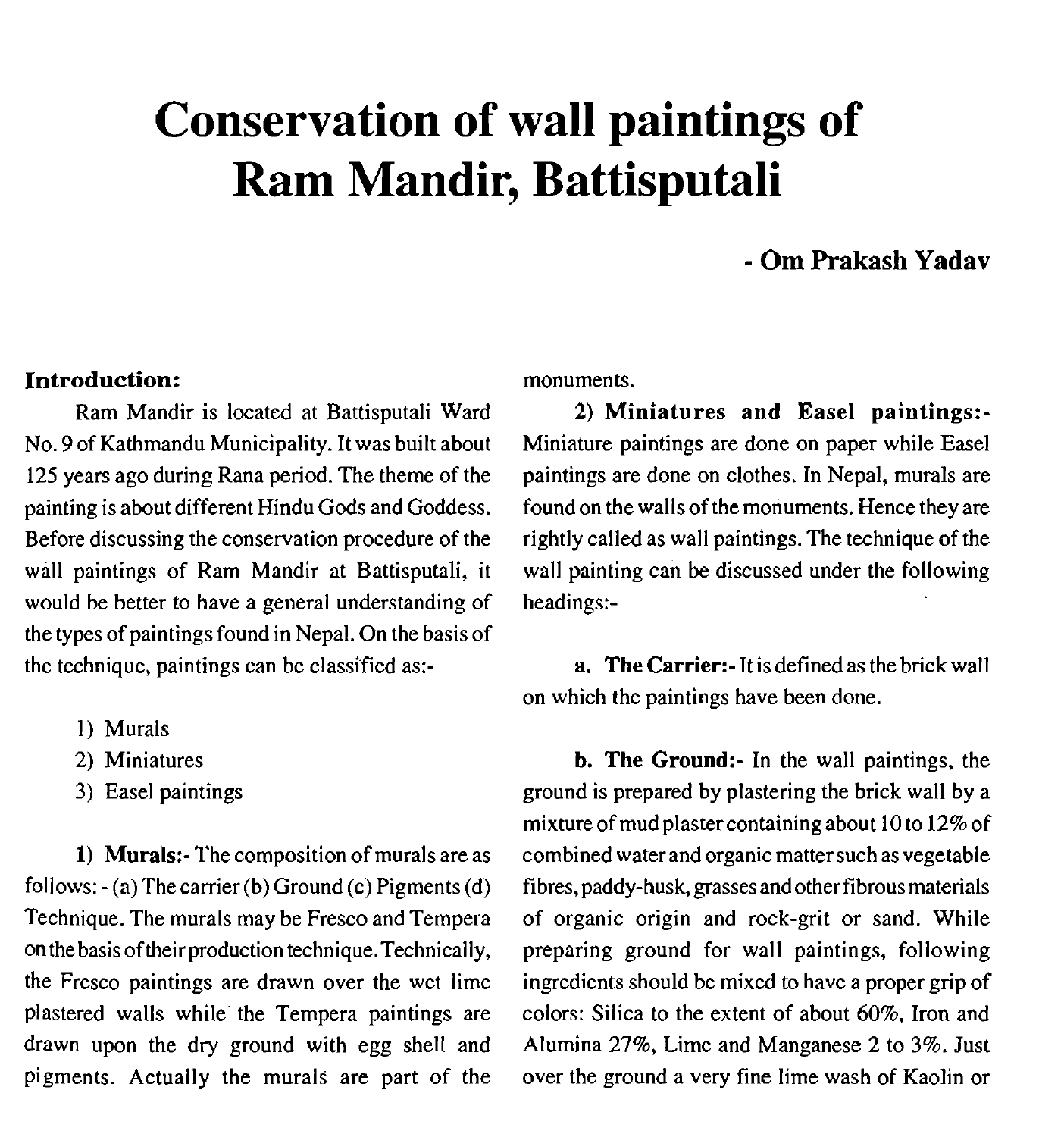Gypsum is applied which provides a firm grip of the pigments intothe body ofthe ground in wet condition. Two coats of plasters are applied on the carrier-the first coat is of coarse texture with a considerable amount of fibrous vegetable materials, rock-grit or sand. The uneven surface is made with the application of this coarser coat. The thickness of this coat ranges from 2 to 3 cm. Above this coarser coat, a thin coat consisting of very fine layer of plaster of mud. and fermginous earth and other ingredients are applied. The upper surface is made smooth by the application of thin layer of lime-wash. The ground thus made has three distinct layer:- 1) the pigments 2) fine plaster 3) coarse plaster with two distinct line of junction which is confirmed by the microscopic examination of the painted stucco. The thickness of the painted layer is about 0.1 mm.

**c. Pigments:-** Different pigments are used in wall paintings viz:- yellow, red, blue, black, green along with the mixtures of these in various shades. Lamp black is used for black color while the others are of mineral origin. The white color is obtained from Kaolin, Lime, Gypsum while green color is extracted from Gluconite. Apart from colors animal glues are utilized for adhesion. In the early days, artists used to prepare colors of their requirements from different objects. For example:-

#### **White Colors:-**

**From lime-stone:-** After burning the lime stone in the fire, it is cleaned and is kept in a mud container and then water is added. After addition of water, huge amount of heat is generated and sometimes it may catch fire. Hence while adding water care must be taken. This process is known as slacking **of** lime. This slacked and cleaned lime is dried in the sun. Then it is powdered and mixed with Saresh (animal glues).

**From plaster of paris:-** When plaster of paris

is mixed with large amount of water and kept in a mud container it does not coagulate. When the water dries up, the plaster of paris becomes shining. When the powder of this plaster of paris is mixed with animal glues (Saresh), it is ready for use as white color.

**From Zinc oxide:-** When Zinc is heated in the fire, white oxide is formed. These oxides are collected, powdered and mixed with animal glues to be used as white color.

**From bones:-** To prepare white color from bones, small pieces of bones of different animals are collected and burnt in the strong fire. These burnt bones are powdered and mixed with glues.

**Black Colors:-** To prepare black color, a mud container is filled with linseed oil and a rope of cotton clothes is deeped in it and is burnt. To collect the smoke another mud container already polished with mustard oil is overturned on it. When appreciable amount of smoke has been collected, then it is taken out and mixed with water and ferrous sulphate to be used as black color.

**Red color from iron oxide:-** Iron oxide is also known as Indian red. It is powdered and mixed with glues.

Yellow color from Sandal-wood:- Sandalwood is mixed with Alum and is cooked. The dense liquid is mixed with glue.

#### **Blue Color:-**

**From Azurite:-** It is acopper ore. It is powdered and mixed with glue.

**From copper sulfate:-** The solution of copper sulfate is greenish blue. When ammonia is added in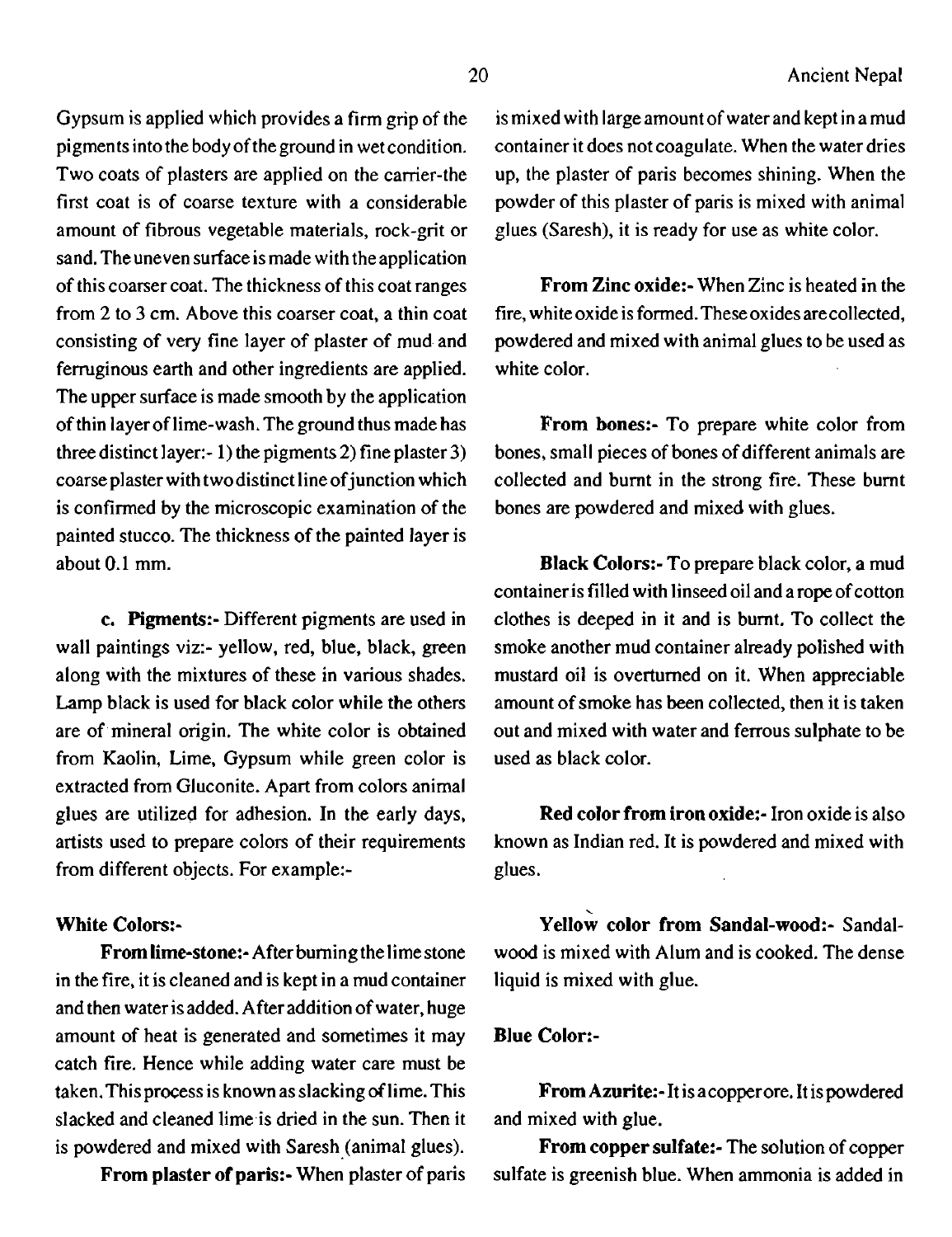#### Conservation ........ 2 1

it, it becomes dark blue. When salt is added it becomes including photographic as well as graph should be moredark blue. When this solution is heated, ammonia is evaporated and then if lime is added to it, a compound of copper, ammonia and lime is formed which is dark blue in colour.

Verdigris green:- Pieces of copper foil is mixed with lemon juice, salt and copper sulfate. This color is partially soluble in water. Hence alcohol is added to turn it into solution.

d. Technique:- Almost in all of the wall paintings in Nepal, the walls are made of bricks and local clay mortar. Over this carrier, a coarse mud plaster of local clay, pieces of paddy-husk, cow-dung has been found to be applied. The thickness of this coarse plaster layer varies from 2 to 3 cm. Over this plaster, a fine plaster of special clay called Pango Matto in Nepali languages has been found to be used. The thickness of this fine plaster is about 1-2 cm. Over this fine plaster in case of the wall paintings of Ghat Satal, Panauti, Kavre, a white coating of lime has been applied.

The painting on the surface of wall is done in two ways. In one method, the painting is done on the wet lime-plastered surface. This type of wall painting is known as Fresco painting because it is done while the surface is wet. In Fresco painting the paint layer gets more penetration inside the plaster layer when the painted surface gets dry. Actually, there is no real Fresco in Nepal. In another type, the painting is done on the dry surface and is known as Tempera painting. In Nepal, only Tempera type of wall painting has been found so far.

## Conservation Procedure:- A **case** study **of** the wall paintings **of** Ram Mandir, Battisputali

Before attempting conservation of these valuable cultural properties, a proper documentation

prepared. After that causes of deterioration thoroughly studied. During survey of some of the wall paintings it has been found that one of the major causes of deterioration of wall paintings in Nepal is the water seepage from the roof because in most of the historical palaces, temples and Buddhist monasteries, roofcoverings have been done by using mud and tiles. In due course, plant growth in the soil and displacement or missing of tiles causes leakage in the roof and due to water seepage from these areas, wall paintings have been found to be deteriorated. Besides this, there are other problems like deposition of dust, dirt, soot and smoke, cobwebs, insect nest, incrustation, water stain, bulging of plaster layer, missing of plaster layer, growth of lichen and fungi, flaking of Cultural Heritage.

About two years ago, a group of conservators from the central conservation Laboratory started conservation of wall paintings of RamMandirtemple at Battisputali Ward No. 9 of Kathmandu Municipality. It took about five months to complete the work. The problems in the wall paintings of Ram Mandir can **be** summarized as follows:-

- 1) Cracks in the wall plaster
- 2) Loss of plaster up to some depth
- 3) Loss of plaster only at surfaces
- 4) Fading and missing of colors
- 5) Accumulation of dust, dirt and smoke
- 6) Bulging of plaster layer
- 7) Water stains.

After photographic documentation, the conservation of wall paintings was carried out in six steps:-

## Step 1:- **Dry** cleaning with soft camel hair brush was carried out.

Step 2:- Using 20% solution of Fevicol (polyvenyl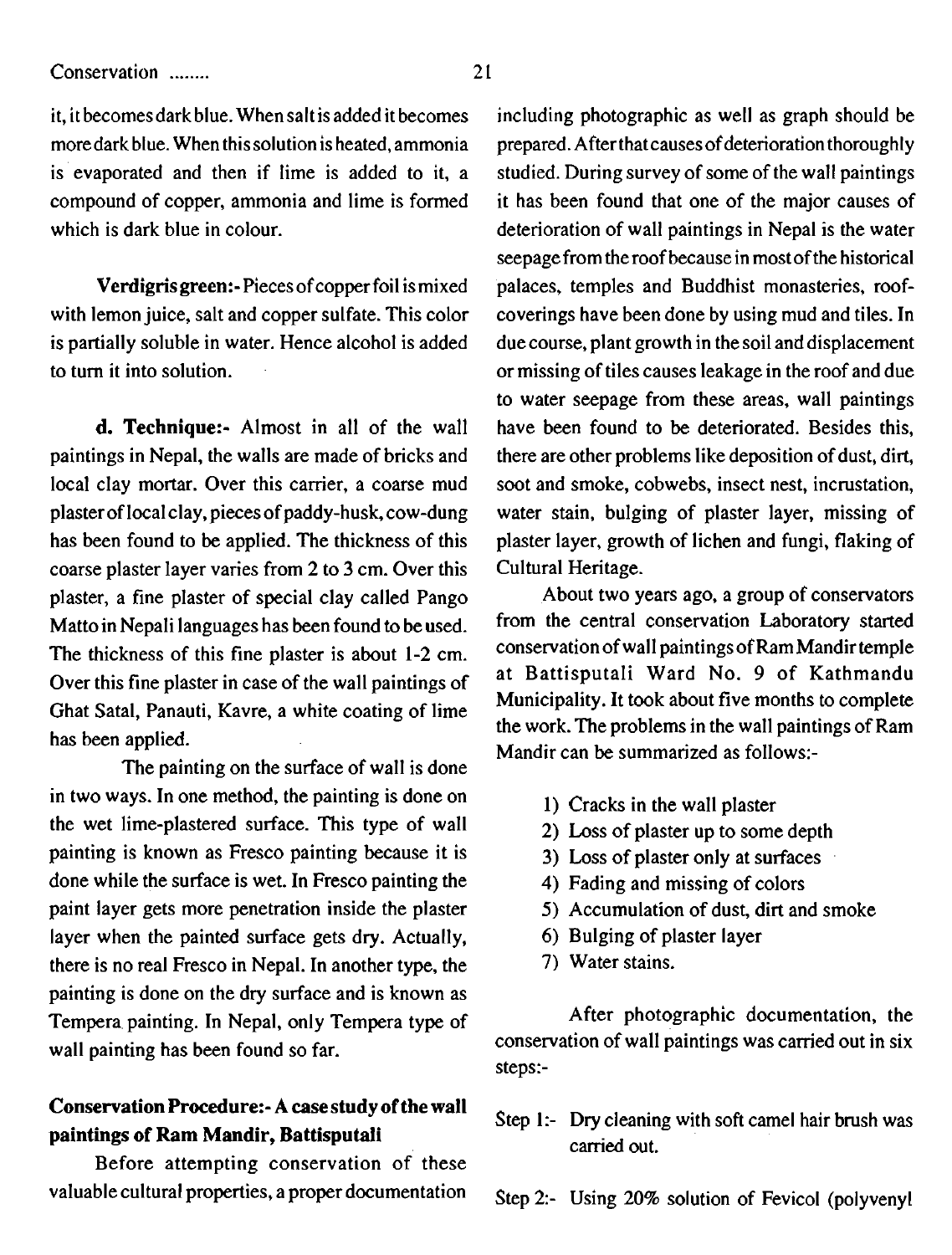acetate emultion), the bulged plaster was refixed carefully.

- Step 3:- Solvent cleaning using different organic solvents like ethanol, 20% butylamine, dimethylformamide, thinner, 2% ammonia, mechanical cleaning with a special type of scalpel was carried out wherever it was thought to be necessary.
- Step 4:- Missing plaster layer, wide cracks were filled by using plaster of paris along with **PVA**  emulsion solution.
- Step 5:- Re-integration was carried out wherever it was thought to be necessary. For this water color of standard company was employed.
- Step 6:- A final **preservativecoatingusing3%solution**  of **PVA** in sulfur-free toluene was applied.

## **Reference:**

- **1)** Conservation of wall paintings- Achievements and problems-Editor Agrawal O.P.-1994
- 2) Conservation and Museum Techniques-Singh A.P.-Agam Kala Prakashan-Delhi-1987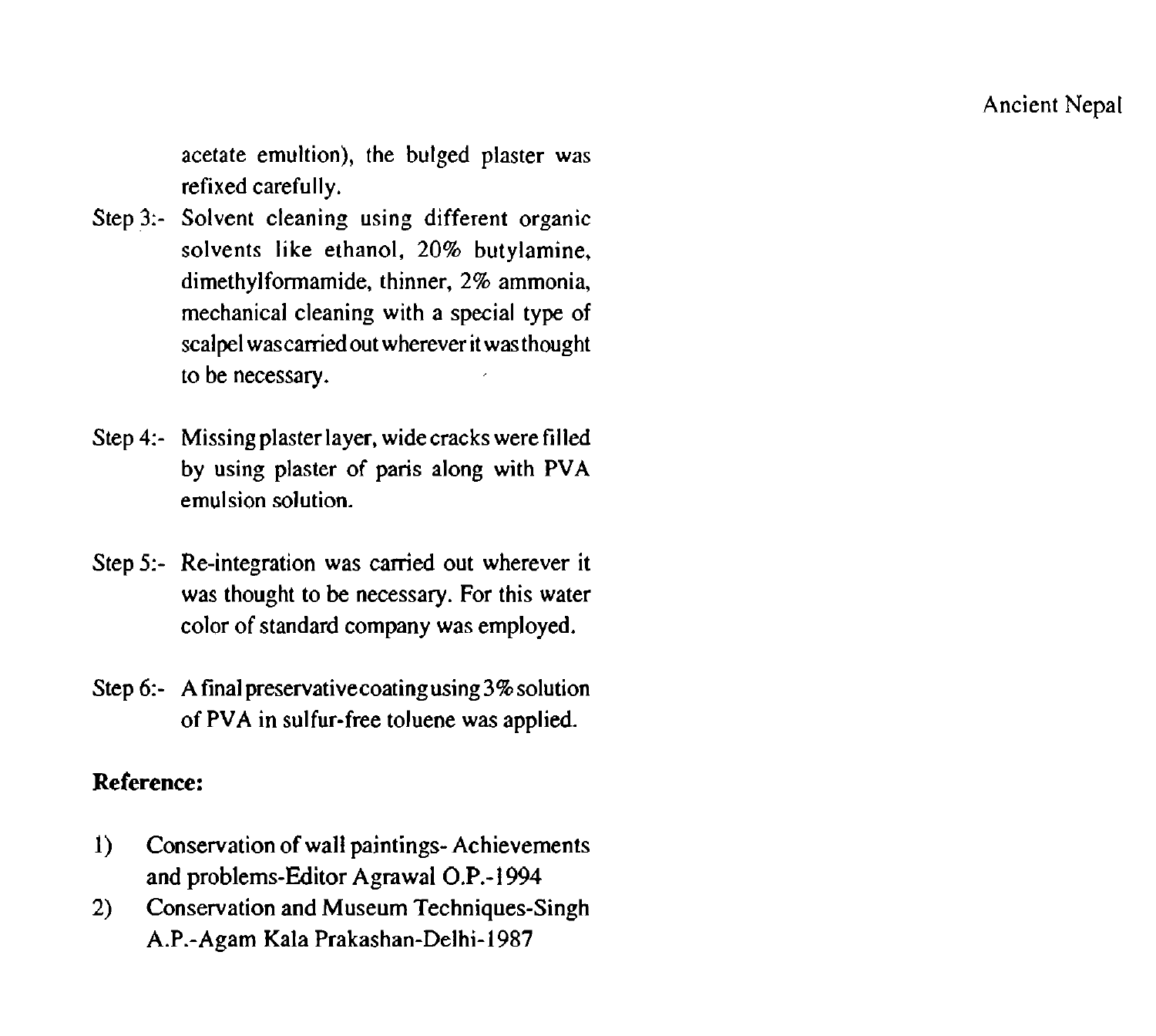

Before Conservation



Before Conservation

*Photo by Mr.* M. *K. Dharma*